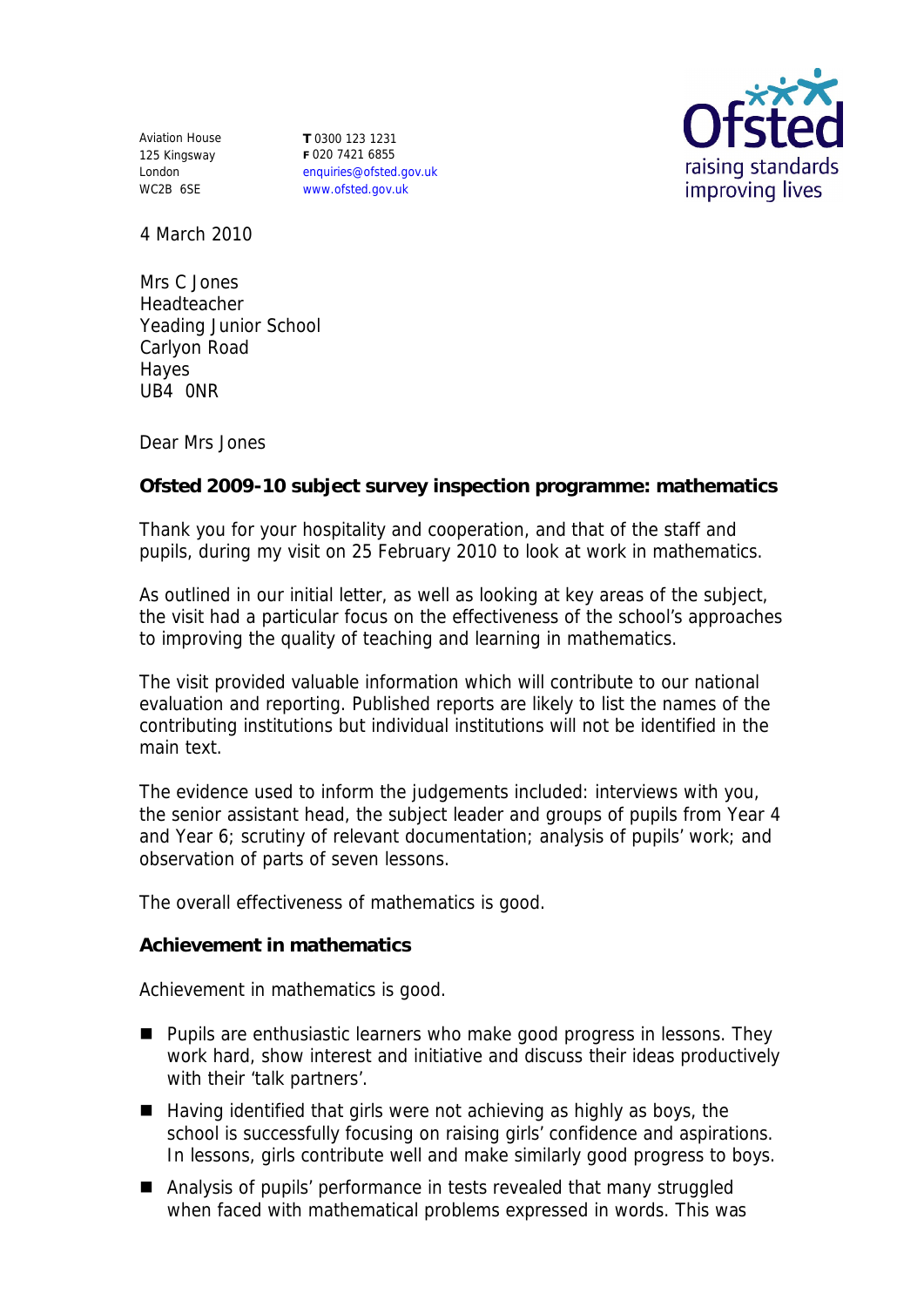found to be linked closely to pupils' limited understanding of mathematical vocabulary, especially for the high proportion of pupils whose home language is not English. Pupils' problem-solving skills are rapidly improving as a result of the current whole-school focus on these aspects of learning.

**Quality of teaching of mathematics**

The quality of teaching of mathematics is good.

- Close collaboration between teachers at the planning stage ensures consistency between the four classes in each year group. It also allows for the regular exchange of ideas and sharing of expertise, which enhances learning for all pupils.
- **Pupils say they enjoy learning because of the good variety of practical** activities, many of which are set in a real-life context. For example, Year 5 pupils extended their understanding of data in graphs and tables by investigating how well Yeading hockey team performed in comparison with other schools.
- Eye-catching classroom displays support learning very well. Pupils often refer to the displays of key vocabulary and problem-solving strategies when working independently.
- $\blacksquare$  In most lessons, work is matched appropriately to the needs of different groups within the class. Occasionally, the more-able pupils are given tasks that do not build rapidly enough on their existing knowledge and skills.
- Assessment strategies are very well developed. Pupils assess their own progress in relation to the lesson objectives and check their learning against success criteria which the teacher shares with them at the start of the lesson.
- Marking is rigorous and informative and pupils say it helps them to improve. Older pupils know their individual targets and can explain what they need to do to reach higher levels of attainment.

**Quality of the mathematics curriculum**

The quality of the mathematics curriculum is good.

- Since the introduction of the renewed mathematics framework, there has been a major focus on incorporating opportunities for pupils to use and apply their knowledge and skills in every block of work. This continues to strengthen as teachers modify planning from one year to the next.
- There is a broad overview to show where mathematical concepts can be developed through other subjects. These cross-curricular links are still developing as the school moves towards a more integrated approach to planning.
- $\blacksquare$  High quality additional support for pupils with special educational needs and/or disabilities and those who are learning to speak English ensures they are well equipped with basic skills. The most gifted pupils have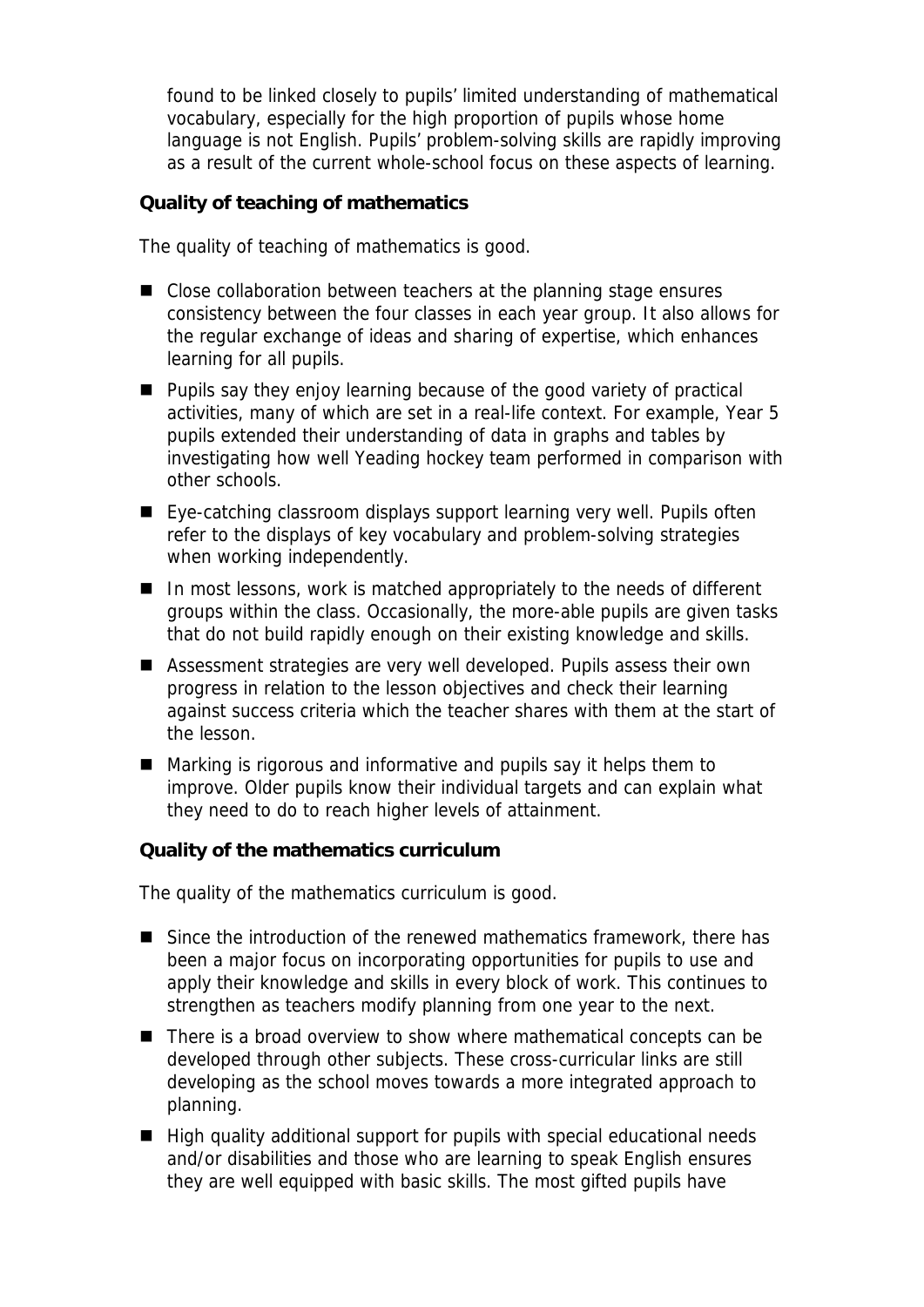regular opportunities to tackle investigations that challenge them to extend their thinking.

■ A variety of additional activities enriches learning in mathematics. For example, Year 6 pupils are learning about budgeting and banking through the 'My Money' project, while all pupils really enjoy the wide range of exciting activities that takes place during 'Mathematics Week'.

**Effectiveness of leadership and management of mathematics**

The effectiveness of the leadership and management of mathematics is good.

- Senior leaders' high expectations and aspirations are reflected in the challenging targets that are set for all groups of pupils. Their drive to raise attainment is shared by all staff and founded on rigorous self-evaluation.
- The subject leader plays a key role in evaluating the effectiveness of provision and works closely with senior leaders to ensure consistency when implementing new strategies and initiatives.
- Detailed analysis of pupils' progress and performance in mathematics tests clearly identifies where improvement is needed. Action is then taken to modify teaching strategies, as in the recent introduction of a systematic approach to problem-solving.
- A move towards a more integrated, cross-curricular model of subject management is giving rise to more creative approaches to planning the mathematics curriculum. The process of establishing meaningful and relevant connections between mathematics and other subjects is well underway but has yet to be fine-tuned.

**Subject issue: the effectiveness of the school's approaches to improving the quality of teaching and learning in mathematics**

- You and your staff have performance management targets that relate to mathematics. Most recently, these have related specifically to raising pupils' attainment in problem-solving.
- Staff attend a wide variety of courses, tailored to their particular needs. Training is provided by the subject leader and the local authority's mathematics adviser, who has also taught model lessons and coached individual staff.
- $\blacksquare$  In its bid to improve pupils' learning, the school has taken steps to involve families more actively in their children's learning, for example by teaching them the methods used in school so they are better equipped to help their children.

**Areas for improvement, which we discussed, include:**

- ensuring that the more-able pupils are always challenged sufficiently by their tasks in each part of the lesson
- fine-tuning the links between mathematics and other subjects so that pupils become increasingly aware of its importance in everyday life.